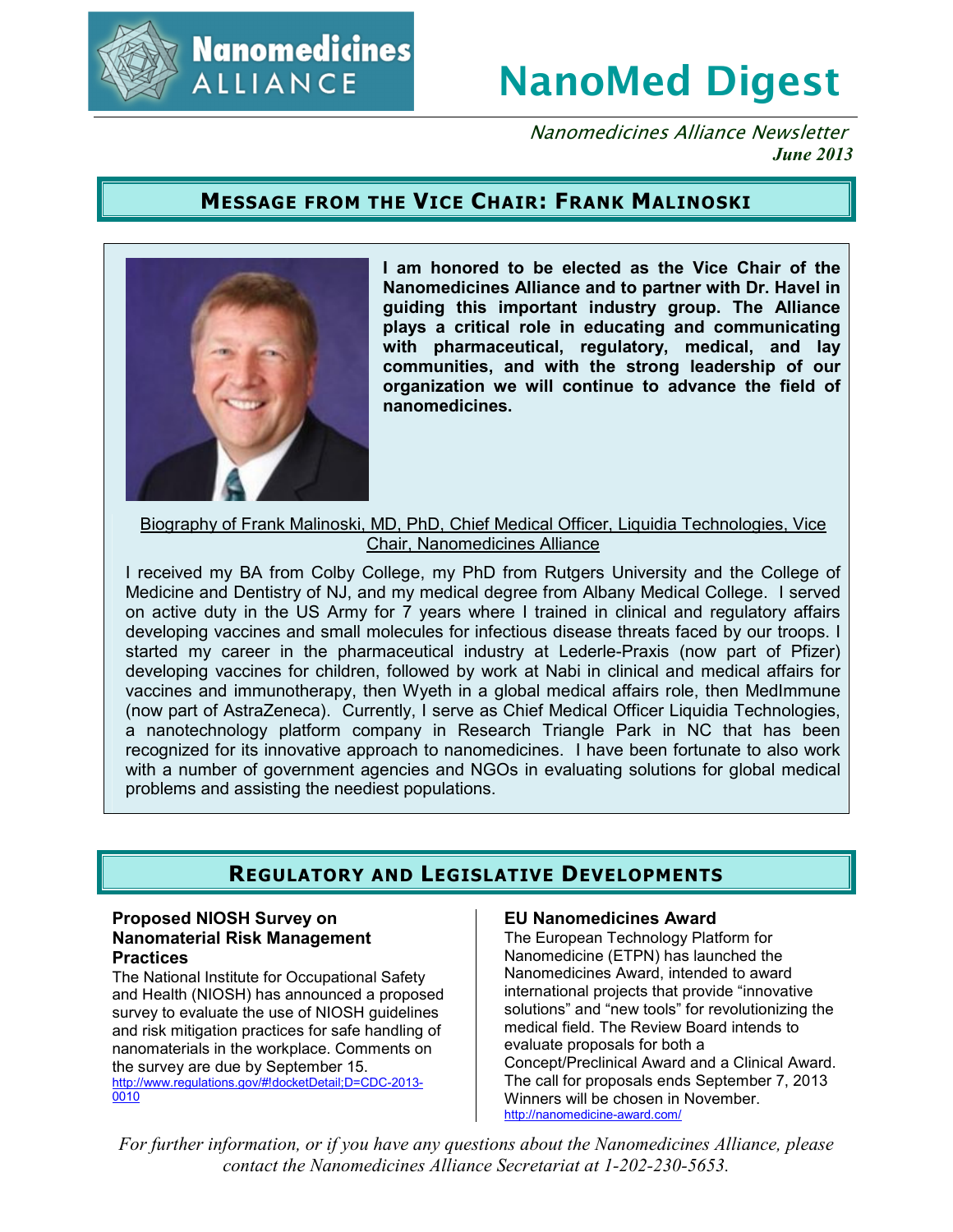## **Report on National Nanotechnology Initiative Workshop Released**

The National Nanotechnology Initiative (NNI) has released a report on a workshop held on Portland, Oregon in May 2012. The NNI is a federal initiative established in 2000 to coordinate nanotechnology research and development. The report includes the workshop's recommendations on commercialization, collaboration, policy, support for regional, state, and local initiatives, and "roadmapping." The report also recommends next steps for nanotechnology. http://www.nano.gov/sites/default/files/pub\_resource/nni\_rsl 2012\_rpt\_0.pdf

## **European Commission Research Strategy for Nanosafety**

The Finnish Institute of Health and the European Nanosafety Cluster have produced a strategy for nanomaterial safety research for the European Commission. The report is entitled "Nanosafety in Europe 2015-2025: Towards Safe and Sustainable Nanomaterials and Nanotechnology Innovations." The report addresses the regulatory framework, environmental health, international collaboration, and the communication of research to key stakeholders beyond the research community. Research is strongly needed in nanomaterial identification and classification, exposure and transformation, effects on human health and the environment, and tools for predictive risk assessment. The strategic goal of this research is to develop a "nano tool box" for exposure and risk assessment.

http://www.ttl.fi/en/publications/Electronic\_publications/Nano safety in europe 2015-2025/Documents/nanosafety 2015-2025.pdf

## **Austrian Nanotechnology Action Plan Progress Report**

The Austrian government recently publicized a progress report on the implementation of its Nanotechnology Action Plan formed in 2010. The progress report was developed at the end of 2012 and has only now been made available for public review. Austria's Nano Information Portal is available here in German. The Austrian government will be reassessing the position of nanotechnology in 2015.

http://nanoinformation.at/uploads/media/Umsetzungsbericht\_ 2012\_EN.PDF

## **European Commission Opens Public Consultation on REACH Annexes on Nanomaterials**

The European Commission has released a public consultation on modifications to the REACH Annexes on Nanomaterials. The consultation aims to "provide clearer REACH requirements for nanomaterials to ensure that industry demonstrates safe use." The Commission hopes to propose revisions in 2013 accompanied by an Impact Assessment. Comments are requested by September 13. http://ec.europa.eu/environment/consultations/nanomaterials \_2013\_en.htm

## **Triennial Review of the National Nanotechnology Initiative**

The National Research Council has published a review of the National Nanotechnology Initiative (NNI) called for by 21st Century Nanotechnology Research and Development Act of 2003. This report assesses the progress of the NNI through technology transfer, mitigating the risks of nanotechnology, developing a nanotechnology workforce, and more. The report names five areas for improvement and gives several recommendations, such as posting data sets online to demonstrate success, working groups addressing specific goals and objectives, and strategic plans for initiative teams.

http://www.nap.edu/catalog.php?record\_id=18271&utm\_med ium=etmail&utm\_source=National%20Academies&utm\_cam paign=05132013WhatsNews&utm\_content=Web&utm\_term =#toc

## **FDA recently co-authored articles about nanomaterials:**

#### **Continuing to strengthen FDA's science approach to emerging technologies.** Nanomedicine:

Nanotechnology, Biology, and Medicine, July 2013, Vol. 9, Issue 5, pp. 594-599. Rachael Anatol, Steven Bauer, Suzanne Epstein, Ross Filice, Kristina Lauritsen, Mark H. Lee, Elizabeth Mansfield, Michelle McMurry-Heath, Joseph Milone, Carlos Peña, Steven Pollack, Issam Zineh.

http://www.nanomedjournal.com/article/S1549- 9634(13)00177- 9/abstract?elsca1=etoc&elsca2=email&elsca3=1549- 9634\_201307\_9\_5&elsca4=internal\_family\_medicine

**CDER Risk Assessment Exercise to Evaluate Potential Risks from the Use of Nanomaterials in Drug Products.** AAPs Journal, July 2013, Vol. 15, Issue 3, pp. 623-628. Celia N. Cruz, Katherine M. Tyner, Lydia Velazquez, Kenneth C. Hyams, Abigail Jacobs, Arthur B. Shaw, Wenlei Jiang, Robert Lionberger, Peter Hinderling, Yoon Kong, Paul C. Brown, Tapash Ghosh, Caroline Strasinger, Sandra Suarez-Sharp, Don Henry, Maat Van Uitert, Nakissa Sadrieh, Elaine Morefield.

http://link.springer.com/article/10.1208/s12248-013-9466- 6?wt\_mc=alerts.TOCjournals.12248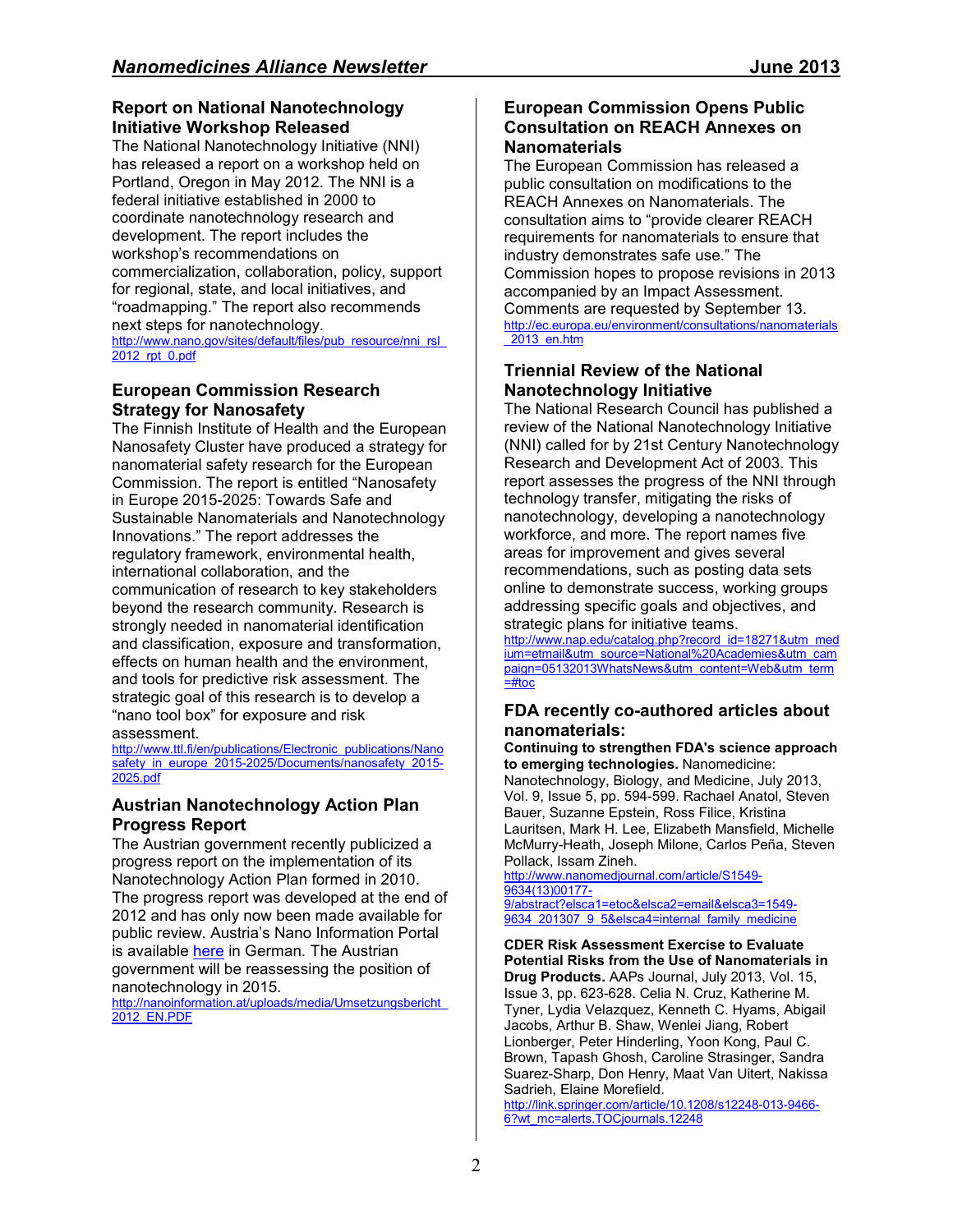## **REVIEWS AND OTHER PUBLICATIONS OF INTEREST**

#### **Magnetic field triggered drug release from polymersomes for cancer therapeutics.**

Journal of Controlled Release, June 2013, Vol. 169, Issue 3, pp. 165-170. Hugo Oliveiraa, Encarnación Pérez-Andrésc, Julie Thevenota, Olivier Sandrea, Edurne Berrac, Sébastien Lecommandouxa.

http://www.sciencedirect.com/science/article/pii/S016836591 3000308

**Can bioadhesive nanoparticles allow for more effective particle uptake from the small intestine?** Journal of Controlled Release, June 2013, J. Reineke, D.Y. Cho, Y.L. Dingle, P. Cheifetz, B. Laulicht, D. Lavin, S. Furtado, E. **Mathiowitz** 

http://www.sciencedirect.com/science/article/pii/S016836591 3003544

**Nanoparticle toxicity by the gastrointestinal route: evidence and knowledge gaps.** International Journal of Biomedical Nanoscience and Nanotechnology, 2013, Vol. 3, No. 1/2, pp. 163-210. Ingrid L. Bergin, Frank A. Witzmann. http://www.inderscience.com/info/inarticle.php?artid=54515

**Using shape effects to target antibodycoated nanoparticles to lung and brain endothelium.** PNAS, June 2013, Vol. 110 No. 26, pp. 10753-10758. Poornima Kolhara, Aaron C. Anselmo, Vivek Gupta, Kapil Pant, Balabhaskar Prabhakarpandian, Erkki Ruoslahti, and Samir Mitragotria. http://www.pnas.org/content/110/26/10753

**Three-Dimensional Nanolithography Using Light Scattering from Colloidal Particles.**  ACS Nano, June 2013, Xu A. Zhang, Jonathan Elek, and Chih-Hao Chang. http://pubs.acs.org/doi/abs/10.1021/nn402637a

**Solution-based circuits enable rapid and multiplexed pathogen detection.** Nature Communications, June 2013, Vol. 4, Brian Lam, Jagotamoy Das, Richard D. Holmes, Ludovic Live, Andrew Sage, Edward H. Sargent, Shana O. Kelley.

http://www.nature.com/ncomms/2013/130612/ncomms3001/f ull/ncomms3001.html

**Nanoparticles Do Not Penetrate Human Skin—A Theoretical Perspective.** Springer AAPS Journal Pharmaceutical Research, August 2013, Vol. 30, Issue 8, pp. 1943-1946. Adam C. Watkinson, Annette L. Bunge, Jonathan Hadgraft, Majella E. Lane. http://link.springer.com/article/10.1007/s11095-013-1073- 9?wt\_mc=alerts.TOCjournals.11095

## **CONFERENCES AND WORKSHOPS**

#### **Cancer Nanotechnology, July 14-19, 2013, West Dover, VT, USA**

Materials synthesis Characterization **Biocompatibility** http://www.grc.org/programs.aspx?year=2013&program=can

cnano

**NanoGagliato, July 25-30, 2013, Gagliato, Italy** 

Nanomedicine **Nanobionics Theranostics** Transport Oncophysics http://www.nanogagliato.org/

#### **ICANM 2013: Advanced and Nanomaterials Conference, August 12-14, 2013, Quebec, Canada**

**Nanomedicines** Nanobiotechnology Nanotoxicology http://www.iaemm.com/ICANM2013/

**NanoForum, September 18-20, 2013, Rome Italy**

**Nanomedicines** Nanotoxicology http://www.nanoforum.it/convegno/conference

**Pharmaceutical Nanotechnology Congregation 2013, October 15-16, 2013, London, UK** Manufacturing **Applications** Regulatory Considerations Nanotechnology in Healthcare http://www.etp-nanomedicine.eu/public/newsevents/events/pharmaceutical-nanotechnologycongregation-2013

**Nanocon 2013, October 16-18, 2013, Brno, Czech Republic**  Bionanotechnology

Antibacterial materials Molecular analysis Anti-tumor therapy

*For further information, or if you have any questions about the Nanomedicines Alliance, please contact the Nanomedicines Alliance Secretariat at 1-202-230-5653.*